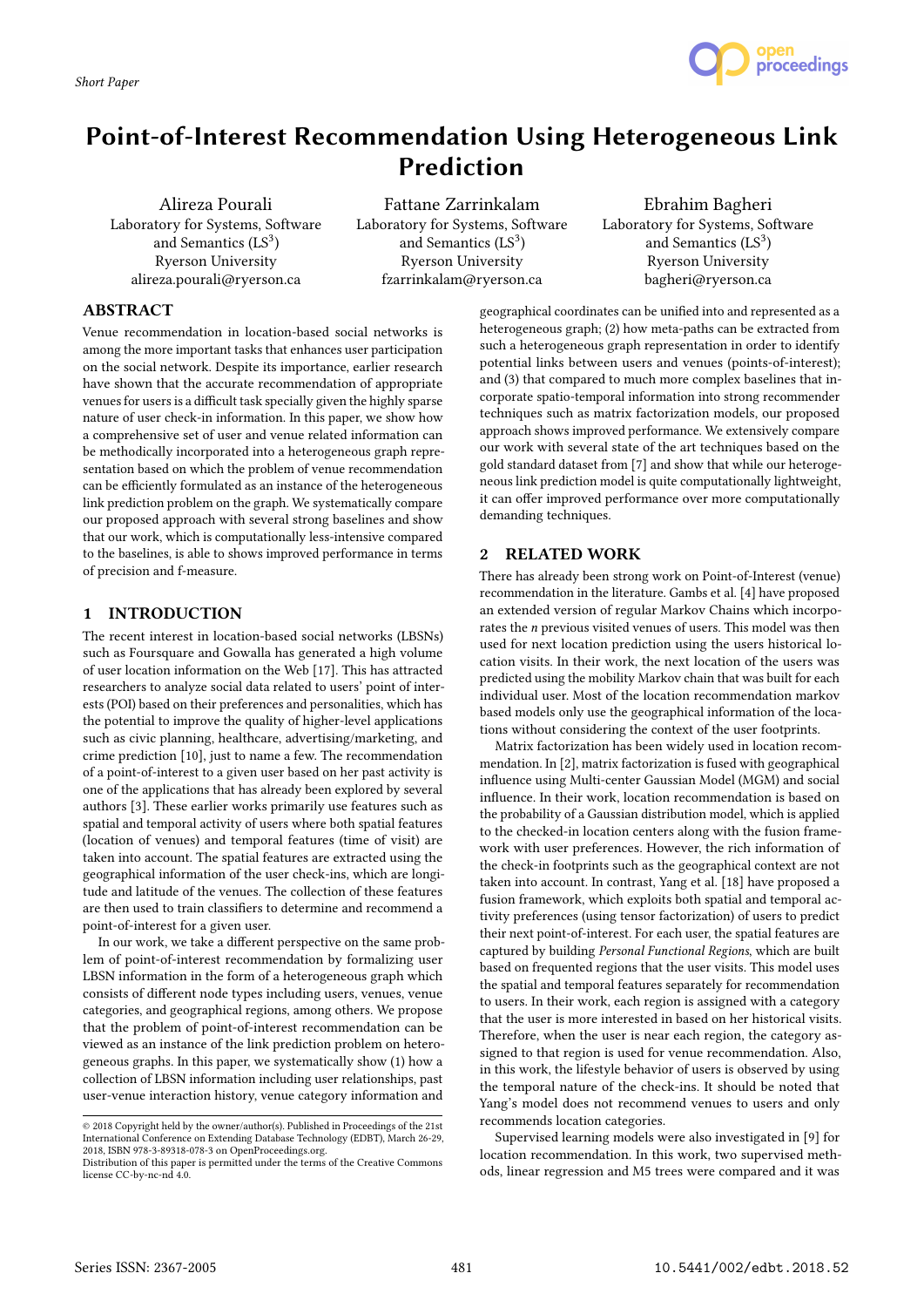

Figure 1: Sample heterogeneous graph representation of LBSN data.

found that M5 trees achieve higher prediction accuracy. Similar to other work, the set of features that were used for learning the classifiers were the user transitions between locations and spatio-temporal features of the check-in footprints. In our work, we have trained our model using the linear regression classifier and have achieved better recommendation accuracy due to using the features collaboratively and not individually compared to the work by Noulas et al. [9]. In [18] and [7], the importance of venue context information such as categories for location recommendation was also investigated. The accuracy of point-of-interest recommendations was improved by using the users' preferences that were based on the location categories they had visited. While in most existing work the current location of the user is needed for location recommendation; in our work, we show improved performance compared to the state of the art without requiring information about the last location of the user.

## 3 PROPOSED APPROACH

The objective of our work is to recommend a point-of-interest (venue) to a user based on her historical check-in data. Formally, given the check-in profile of a user in time interval  $t$  (Definition 1), we aim at recommending a list of venues that the user may be interested in at time interval  $t + 1$ .

DEFINITION 1. (User Check-in Profile). The check-in profile of user  $u \in \mathbb{U}$  at time interval t, with respect to a set of venues  $\mathbb{V}$ , denoted by  $CP<sup>t</sup>(u)$ , is represented by a vector of weights over the <br>K venues i.e.  $(f<sup>t</sup>(z<sub>x</sub>) - f<sup>t</sup>(z<sub>x</sub>)$  where  $f<sup>t</sup>(z<sub>x</sub>)$  is equal to one if K venues, i.e.,  $(f_u^t(v_1), ..., f_u^t(v_K))$ , where  $f_u^t(v_k)$  is equal to one if<br>user u checked in at venue z, in time interval t and 0 otherwise user u checked in at venue v in time interval t and <sup>0</sup> otherwise.

We propose to turn the problem of venue recommendation into a link prediction problem that operates over a heterogeneous graph. In addition to historical check-in data of users, there are other types of data that can be considered while recommending venues, namely venue categories, venue regions and user relationships. In this paper, we combine these data points into a unified heterogeneous graph representation model to consider them simultaneously. An illustration of our underlying representation model G can be found in Figure 1.

As illustrated in Figure 1, our representation model contains four types of nodes and four types of relations. Besides User and Venue nodes and User-Venue relations that represent historical check-in data of users, other types of data that are included consist of the following:

• Category nodes: In location-based social networks, venues are organized by a hierarchical category tree which provides a semantic classification of the various venues. For



Figure 2: Network schema of the representation model.

Table 1: Meta-Paths between users and venues.

| Meta-Path                                     | Meaning of the Meta-Path                     |
|-----------------------------------------------|----------------------------------------------|
| $U-U-V$                                       | A user visits a venue where her friends have |
|                                               | visited                                      |
| $U - V - C - V$                               | A user visits venues that belong to the same |
|                                               | category                                     |
| $\mathbb{U}-\mathbb{V}-\mathbb{R}-\mathbb{V}$ | A user visits venues located in the same     |
|                                               | region                                       |

example, Foursquare contains a 3-level category hierarchy where categories are grouped into 10 top-level categories, such as Event, Food, Nightlife Spot and Residence. Each top-level category is classified into different subcategories. In our approach, we have infused the categories at the lowest level (Level 3) as our category nodes.

- Region nodes: Each region indicates a geographical area. Given the longitude and latitude of existing venues, we use X-means clustering [11] to cluster geographical coordinates and extract different regions.
- Venue-Category relations: Based on the hierarchical category tree defined in LBSNs for organizing venues, we assign each venue to its corresponding category in the lowest level of the hierarchy.
- Venue-Region relation: To identify the region of a venue, we calculate the Euclidean distance between the venue geographical coordinate (longitude and latitude) and the center of the identified regions and connect each venue to its nearest region.
- User-User relation: Users are connected to each other based on the friendship relation among them on the LBSN. By using this relation, potential interaction between users is also taken into account for point-of-interest recommendation.

Having built the representation model G, in order to recommend a point-of-interest to a user  $u \in U$ , we formulate a graphbased link prediction problem that operates over G. As our representation model is a heterogeneous graph, the neighbors of an object could belong to multiple types and the paths between two objects could have different meanings. Therefore, it is not possible to apply link prediction strategies such as Adamic/Adar and Common Neighbor, which treat all types of nodes and relations as the same in the form of a homogeneous graph [6].

Sun et al. [16] proposed the concept of heterogeneous information networks and the meta-path concept for heterogeneous information network analysis, which are now widely known and used in different data mining tasks such as ranking [8], clustering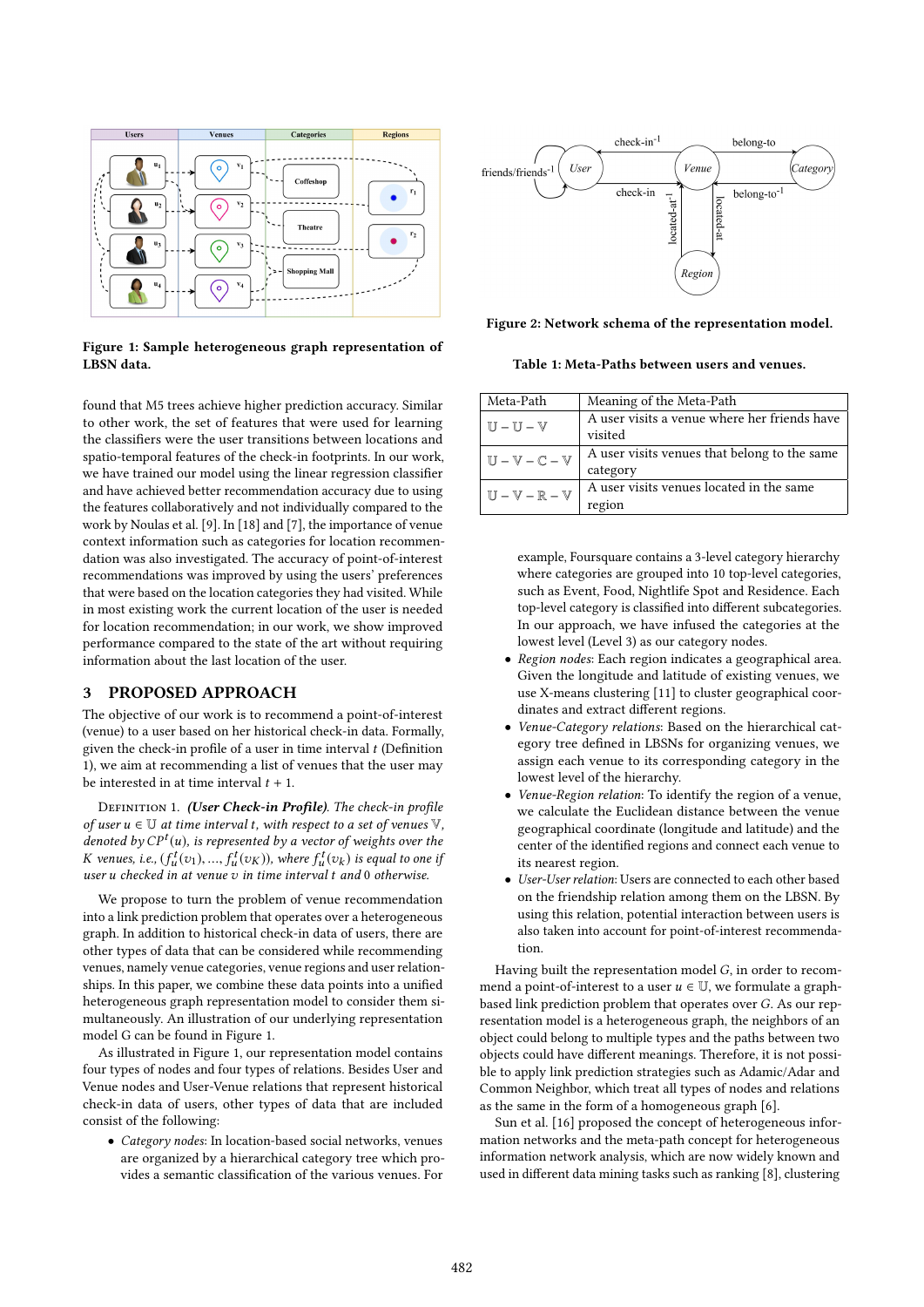Table 2: Performance comparison of different approaches.

| City                  | Austin |       |                | Chicago |       |                | Houston |       |       | Los Angeles |       |                | San Francisco |       |       |
|-----------------------|--------|-------|----------------|---------|-------|----------------|---------|-------|-------|-------------|-------|----------------|---------------|-------|-------|
|                       | R      |       | F <sub>1</sub> | R       |       | F <sub>1</sub> |         |       | F1    |             |       | F <sub>1</sub> |               |       | F1    |
| Our Approach          | 0.056  | 0.096 | 0.071          | 0.096   | 0.130 | 0.111          | 0.207   | 0.122 | 0.153 | 0.120       | 0.112 | 0.116          | 0.072         | 0.116 | 0.089 |
| CPOIR <sub>[7]</sub>  | 0.157  | 0.026 | 0.045          | 0.292   | 0.049 | 0.083          | 0.279   | 0.046 | 0.080 | 0.203       | 0.034 | 0.058          | 0.159         | 0.027 | 0.045 |
| BasicMF               | 0.064  | 0.011 | 0.018          | 0.086   | 0.014 | 0.025          | 0.082   | 0.014 | 0.024 | 0.072       | 0.012 | 0.021          | 0.066         | 0.011 | 0.019 |
| GeoCF $[19]$          | 0.122  | 0.020 | 0.035          | 0.227   | 0.038 | 0.065          | 0.165   | 0.027 | 0.047 | 0.164       | 0.027 | 0.047          | 0.126         | 0.021 | 0.036 |
| MGMMF[2]              | 0.117  | 0.020 | 0.034          | 0.186   | 0.031 | 0.053          | 0.159   | 0.027 | 0.045 | 0.152       | 0.025 | 0.046          | 0.112         | 0.019 | 0.032 |
| Markov <sup>[4]</sup> | 0.086  | 0.014 | 0.025          | 0.116   | 0.019 | 0.033          | 0.102   | 0.017 | 0.029 | 0.096       | 0.016 | 0.027          | 0.088         | 0.015 | 0.025 |
| $ML$ [9]              | 0.116  | 0.019 | 0.033          | 0.170   | 0.028 | 0.049          | 0.152   | 0.025 | 0.044 | 0.132       | 0.022 | 0.038          | 0.111         | 0.018 | 0.032 |

[13], link prediction [1], and influence analysis [12]. In order to solve the problem of link prediction in heterogeneous graphs, Sun et al. [14] proposed the PathPredict method, i.e., meta path-based relationship prediction model to predict links between dissimilar node types. Therefore, to distinguish different types of objects and relations, following the works in [14, 15], we use the Path-Predict method to determine the relevance of a point-of-interest  $v \in V$  for a user u. The core of the PathPredict method rests on the idea of meta-paths. A meta-path is a path defined over the heterogeneous network schema which can be used to define topological features with different semantic meanings. Figure 2 summarizes our representation model using a meta-structure known as the network schema.

Based on PathPredict, for the target relation  $< U, V >$ , we define a set of meta-paths starting with type U and ending with type V other than the target relation itself. We extract all such meta-paths by traversing the network schema using Breadth-First Search (BFS) within a fixed length constraint (max = 3). The extracted meta-paths and their semantic meaning are shown in Table 1. For example, The meta-path  $\mathbb{U} - \mathbb{V} - \mathbb{C} - \mathbb{V}$ , i.e., uservenue-category-venue considers those venues which belong to the same category of the historical check-in venues of a user as her next check-in venue.

Once the meta-paths are retrieved from the network schema, for each user-venue pair in the representation model G, we use the Degree-Weighted Path Count metric [5] to quantify each meta-path as a topological feature in the training step. For the given meta-path, Degree-Weighted Path Count penalizes paths, which pass through high-degree nodes. Then, given all uservenue pairs in the representation graph G and the extracted topological features for them, a logistic regression classifier is trained as the learning model to recommend a ranked list of points-of-interest for a given user.

## 4 EXPERIMENTS

In this section, we describe our experiments in terms of the dataset, setup and the details of the baselines used in the paper. The performance of our approach is then compared to the state of the art baselines and our findings are discussed.

#### 4.1 Dataset and Experimental Setup

Our experiments were conducted on a dataset collected from the popular location-based social network of Gowalla introduced in [7]. It includes check-in data (longitude, latitude, timestamp, categories, among others.) of more than 600,000 users from Austin, Chicago, Houston, Los Angeles and San Francisco. For each user, we randomly select 70% of her check-ins to construct the training data and the remaining 30% of her check-ins for testing data as suggested in [7].

We compare our approach with several state of the art pointof-interest recommendation methods that are briefly described in the following:

- (1) BasicMF is a classical matrix factorization techniques, which only considers users' past venue check-ins and, hence their preferences, for Point-of-Interest recommendation.
- (2) GeoCF [19] is based on both user preference and geographical influence which are integrated into a collaborative filtering model.
- (3) MGMMF [2] is a framework based on Multi-Center Gaussian Model, which combines both the user preference and MGM based check-in probability for Point of interest recommendation.
- (4) Markov [4] applies Mobility Markov Chain model for predicting next venue of a user based on her mobility behavior over different time intervals and the recent venues that she has visited.
- (5) ML [9] considers user mobility, global mobility and temporal features to describe users' check-in behavior and applies M5 decision tree to predict the next POIs of a user.
- (6) CPOIR is one of the most related work in the literature by Liu et al [7], which proposes a Category-aware Point-Of-Interest Recommendation model that exploits the transition behavior of users between venue categories. They employ a matrix factorization model to predict the transition patterns of users' interests over categories and consequently her interests in different venues.

For evaluation purposes, we measure the performance of the methods based on Precision@K, Recall@K and F1-score as suggested in [7].

#### 4.2 Experimental Results

In this section, inline with [7], we compare the performance of our proposed approach with other state of the art baselines when Top-6 venues are recommended by each method. The results are reported in Table 2 in terms of Recall, Precision and F1-score.

It can be observed that BasicMF model, which is solely based on user interests performs worse than others for most of the cities and in terms of all three metrics. This means that incorporating other auxiliary information such as geographical, social, and temporal features leads to improved quality of venue recommendation. Markov models that incorporate temporal features outperform BasicMF; however, they perform much less accurately than the other baselines. This is because Markov models assume that a user's mobility data is dense, as a result they may not perform so well on users' venue data in LBSNs which is very sparse.